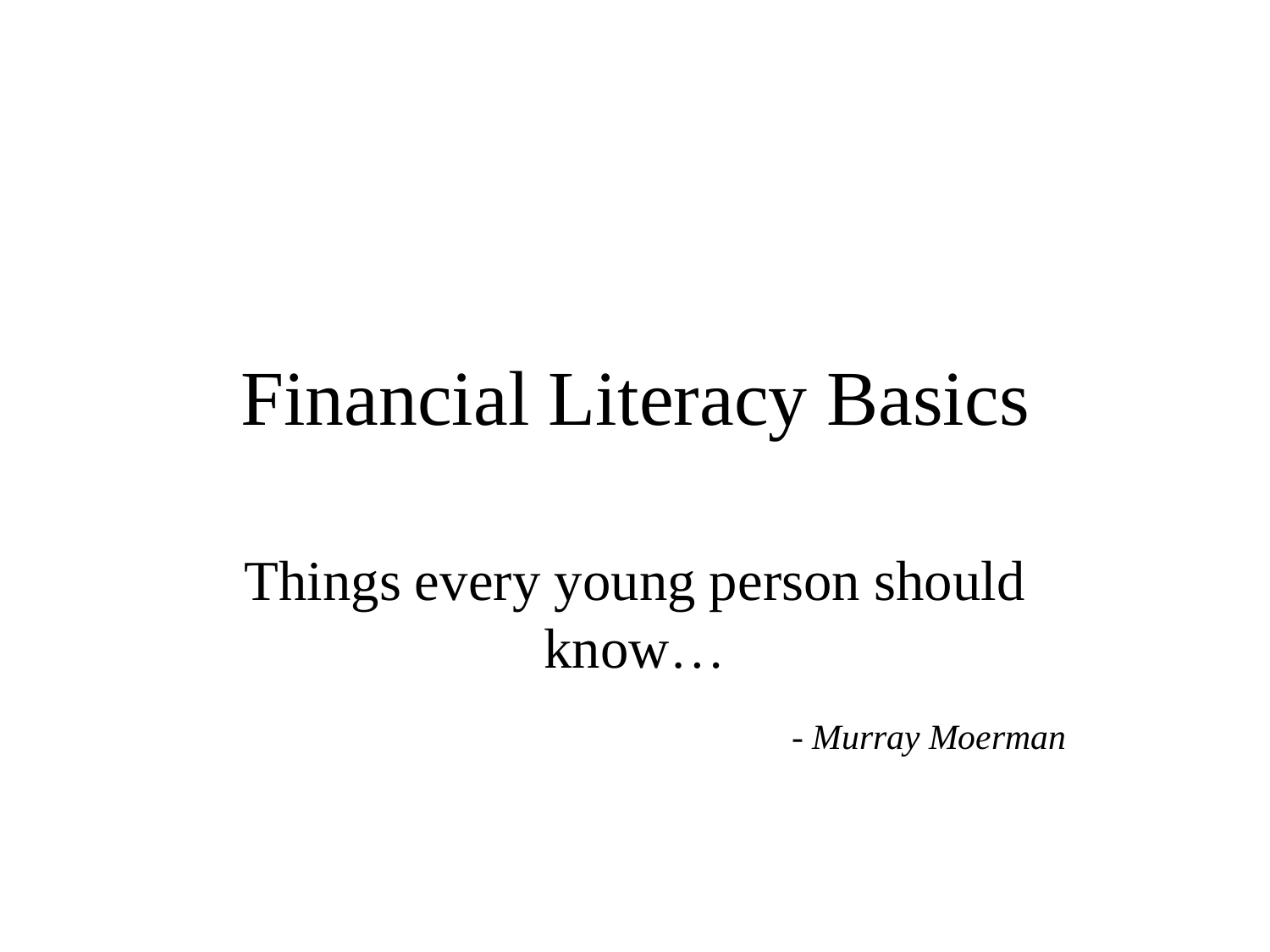## 1. Tithe

- The minimum starting point never compromise or postpone.
- Plan on moving to a "graduated tithe" (10% on everything; more if/as income grows).
- Balance church & mission.
- Balance evangelism & relief and development.
- Balance regions of the world, give particularly to 10/40 window.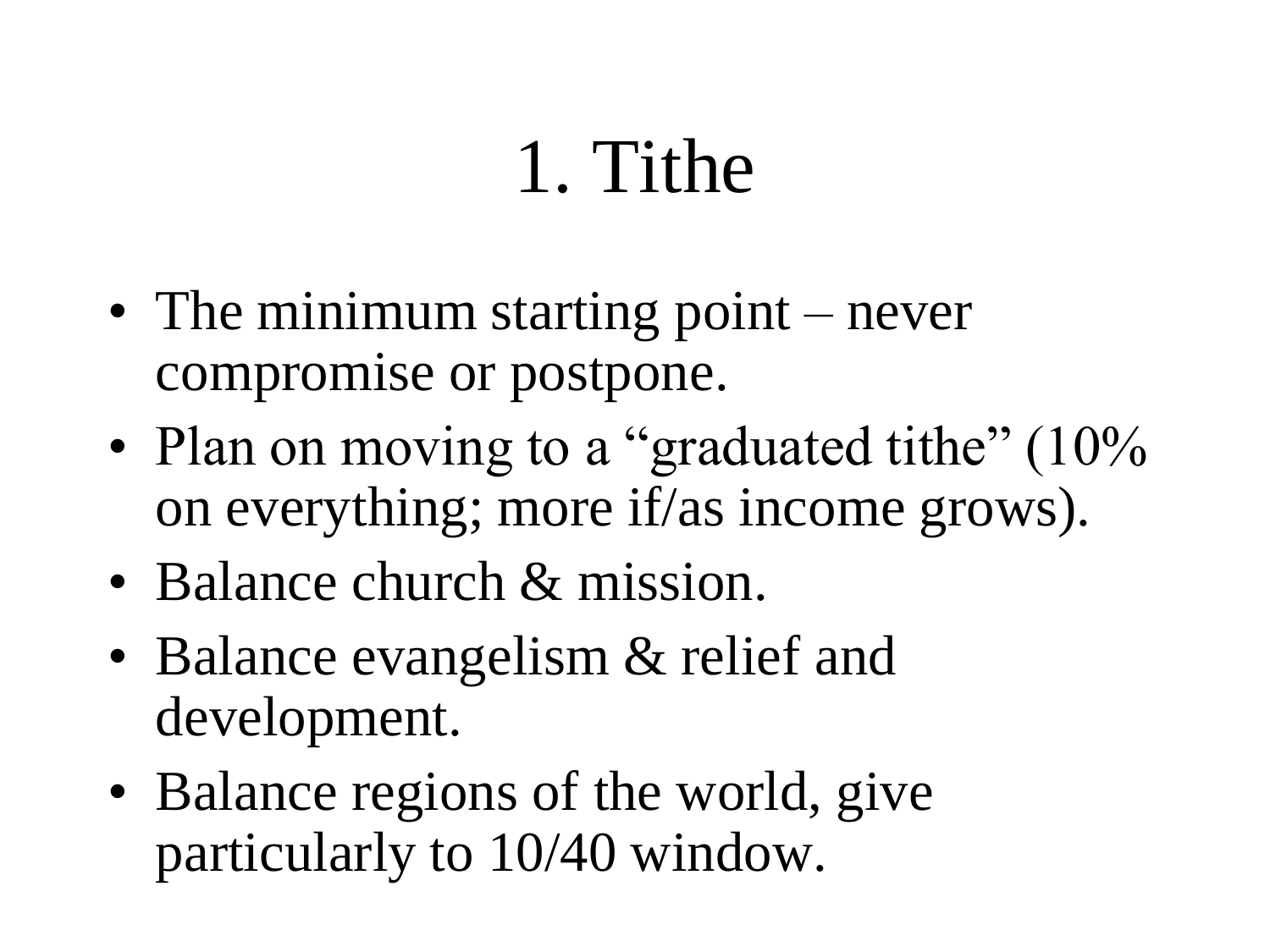## 2. No Consumer Debt - ever

- Consumer debt will make and keep you poor (debt + interest), waste God's resources, destroy your self-discipline.
- Debit cards, ok; credit cards only if full payment is made each month & the card gives you something (e.g. air miles)
- If you can't pay for it up-front, don't buy it till you can. Set goals & savings plans.
- (Possible exceptions: education, first home)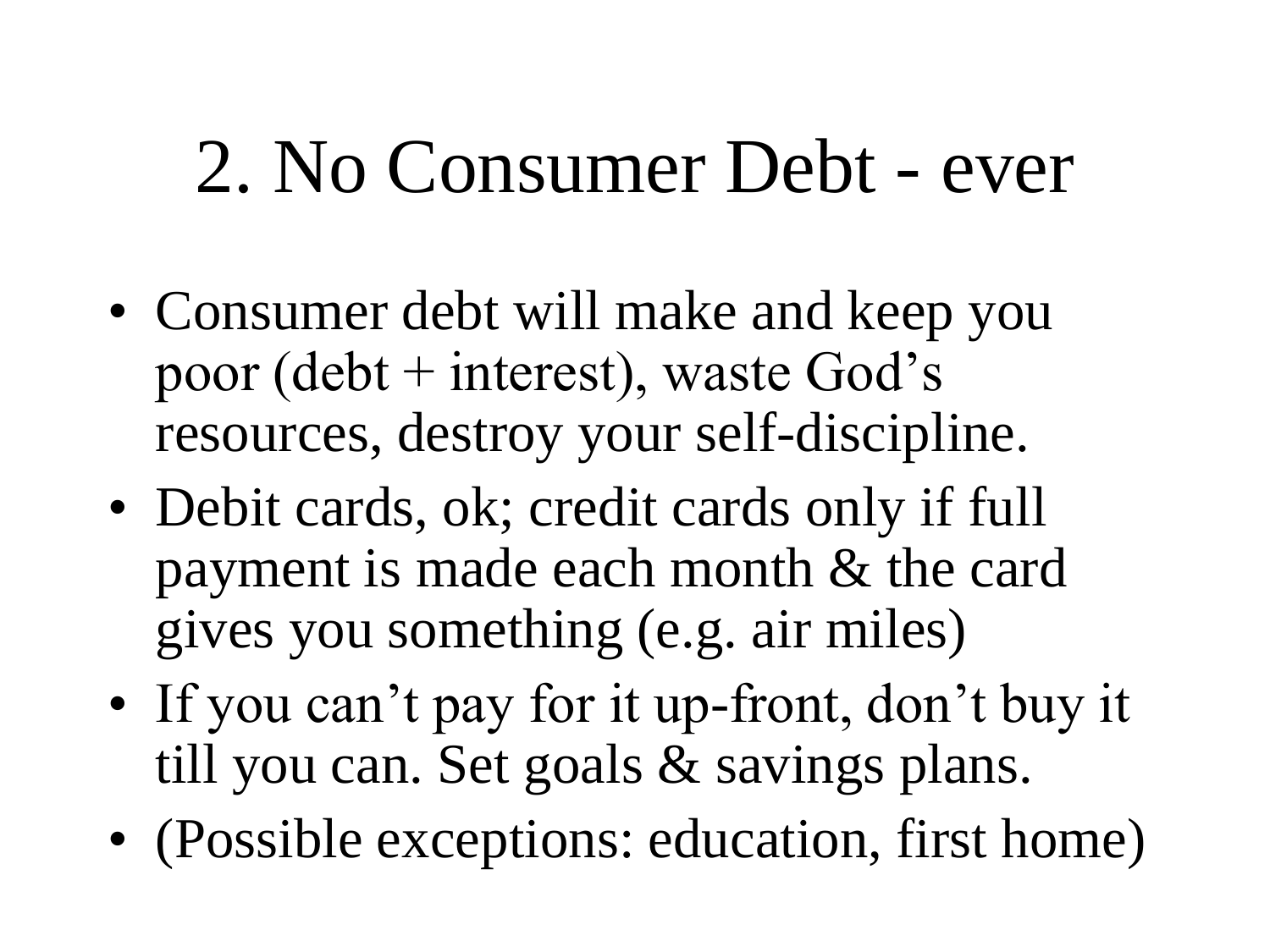#### Taxes

- Taxes are your greatest expense
- 55% in Canada: there provincial and federal taxes on income, spending taxes, taxes on the return on your investments, and taxes on what you leave when you die.
- Pay no unnecessary taxes.
- Keep up with current tax law, or find people who do and follow their advice.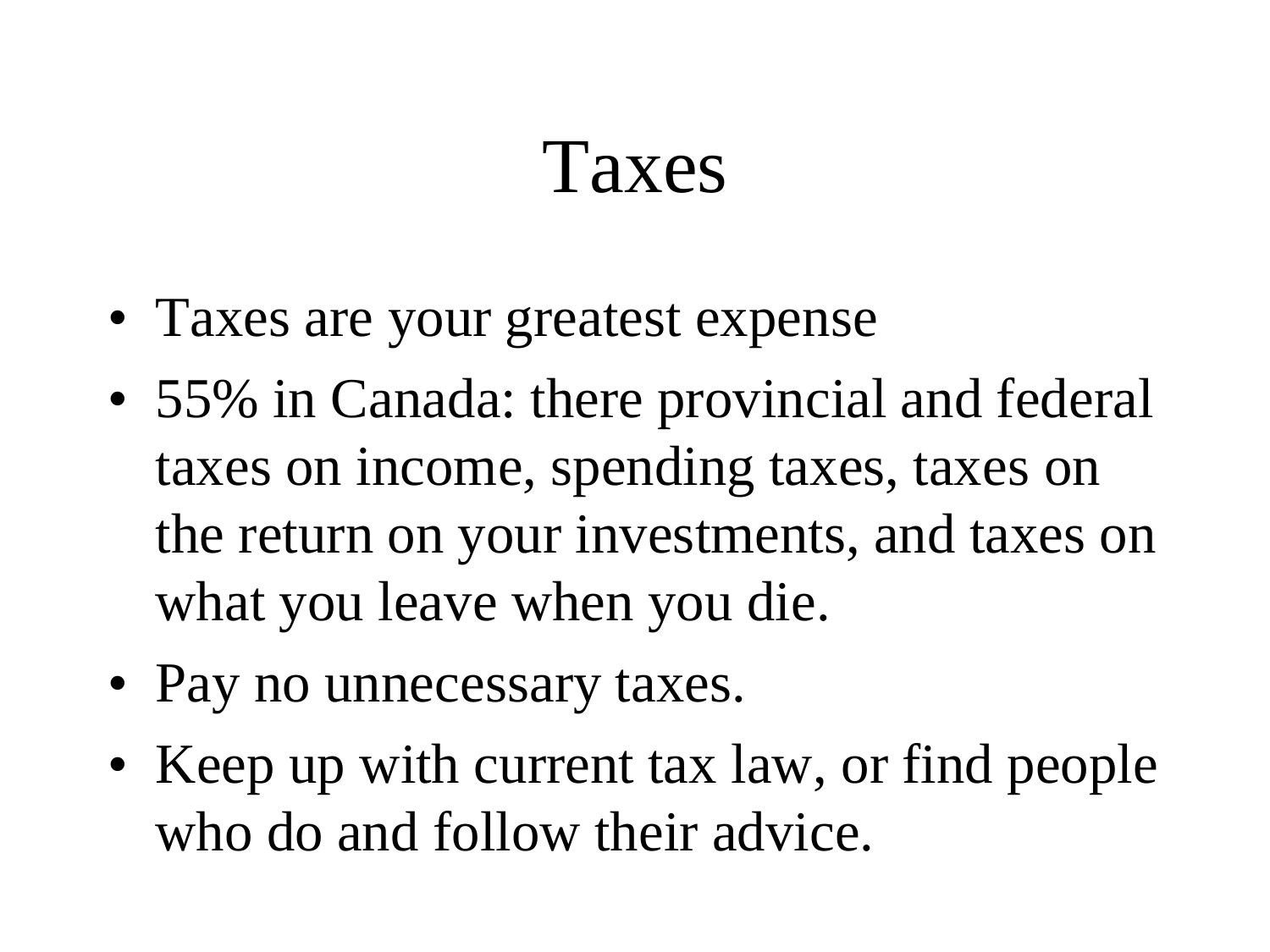# Brief history of taxes

- Income tax became permanent in the USA in 1913. (It had taken 50 years to sell the public on the idea of income tax).
- Middle & lower class voted for it because they were told taxes were created to punish the rich. Then the government levied taxes on all.
- The more money government taxes from citizens, the more it's appetite for taxes grows.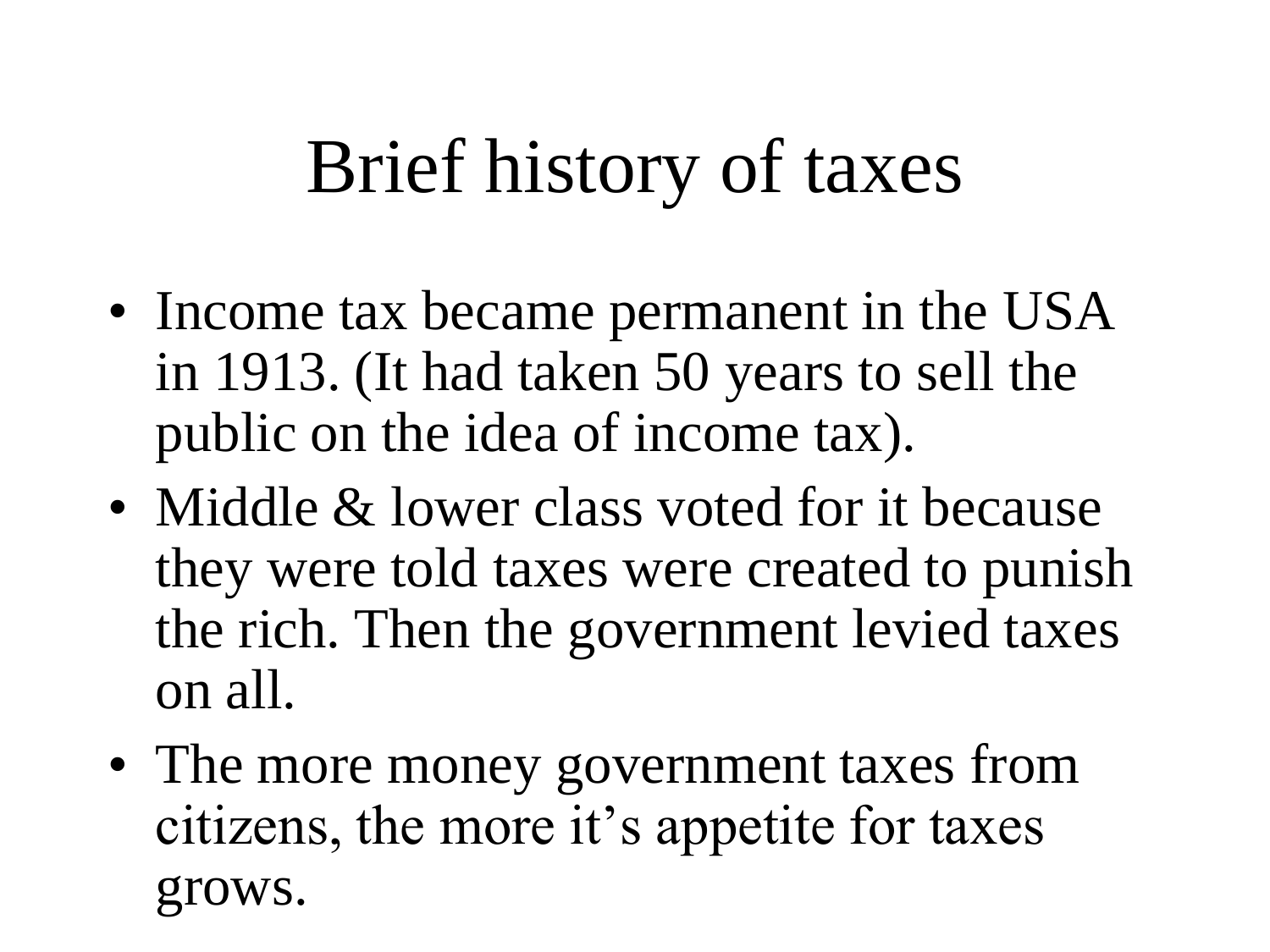# Instability

- Don't count on government or company pensions or medical plans to take care of you. Promises are being made which cannot be kept.
- Plan for your own old-age, disability, economic instability, some health-care etc.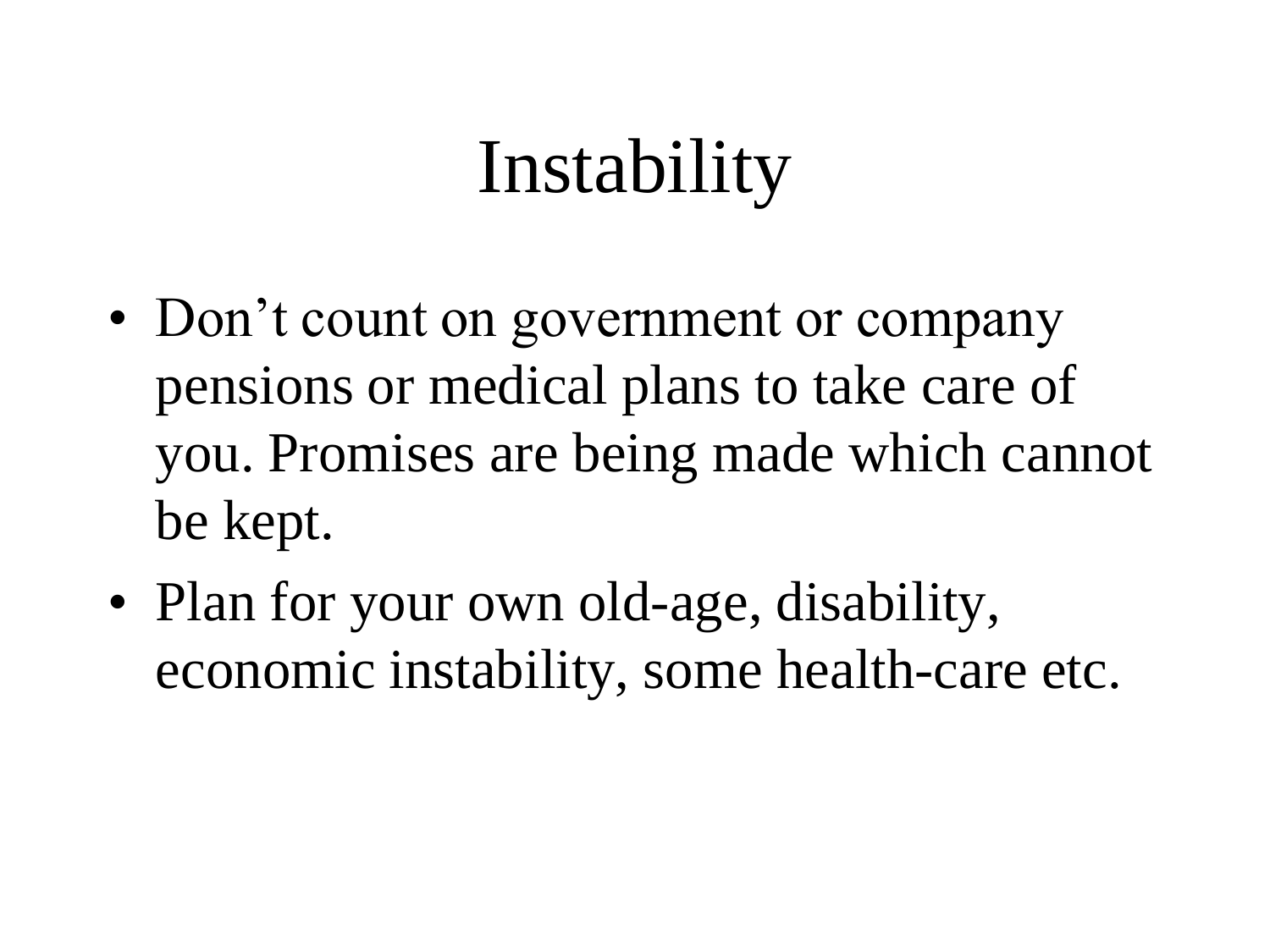### Pensions

- 50% of workforce has no pension plan.
- Of the remaining 50% 75-80% have ineffective plans.

## Life Insurance

- Generally not a good investment
- Buy "term" insurance while your family is young (to enable your spouse to stay home with your children if something happens to you).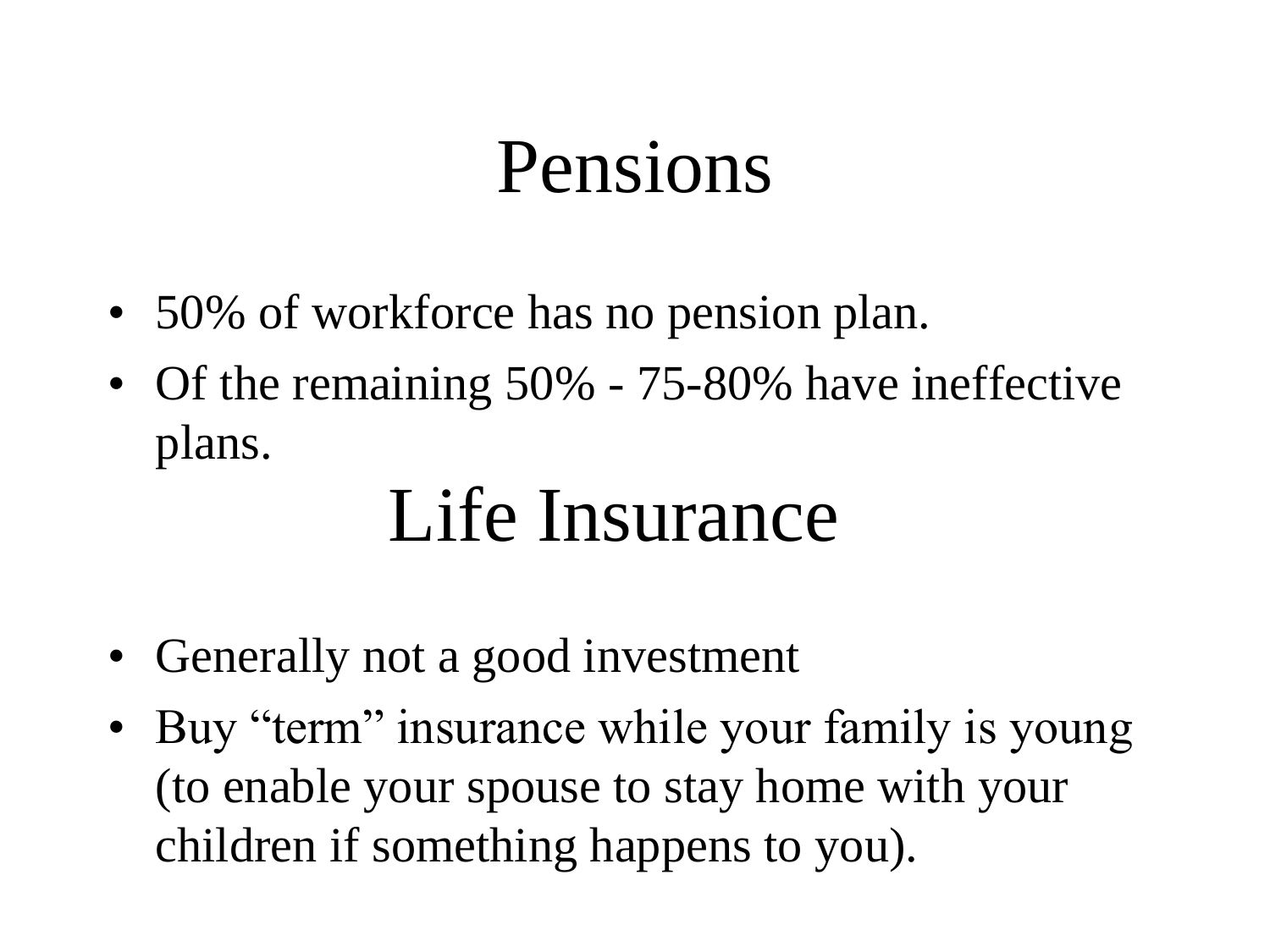# The Power of Compound Interest:

- Example (interest rates of course vary in cycles and with investment strategy):
- Save \$100/month from age  $18 26$  (and never add a penny until 65) at 10% compound interest: you will retire with \$1M
- If you wait to begin saving \$100/month till you are age 26 and do so until age 65: you will not have reached \$1M.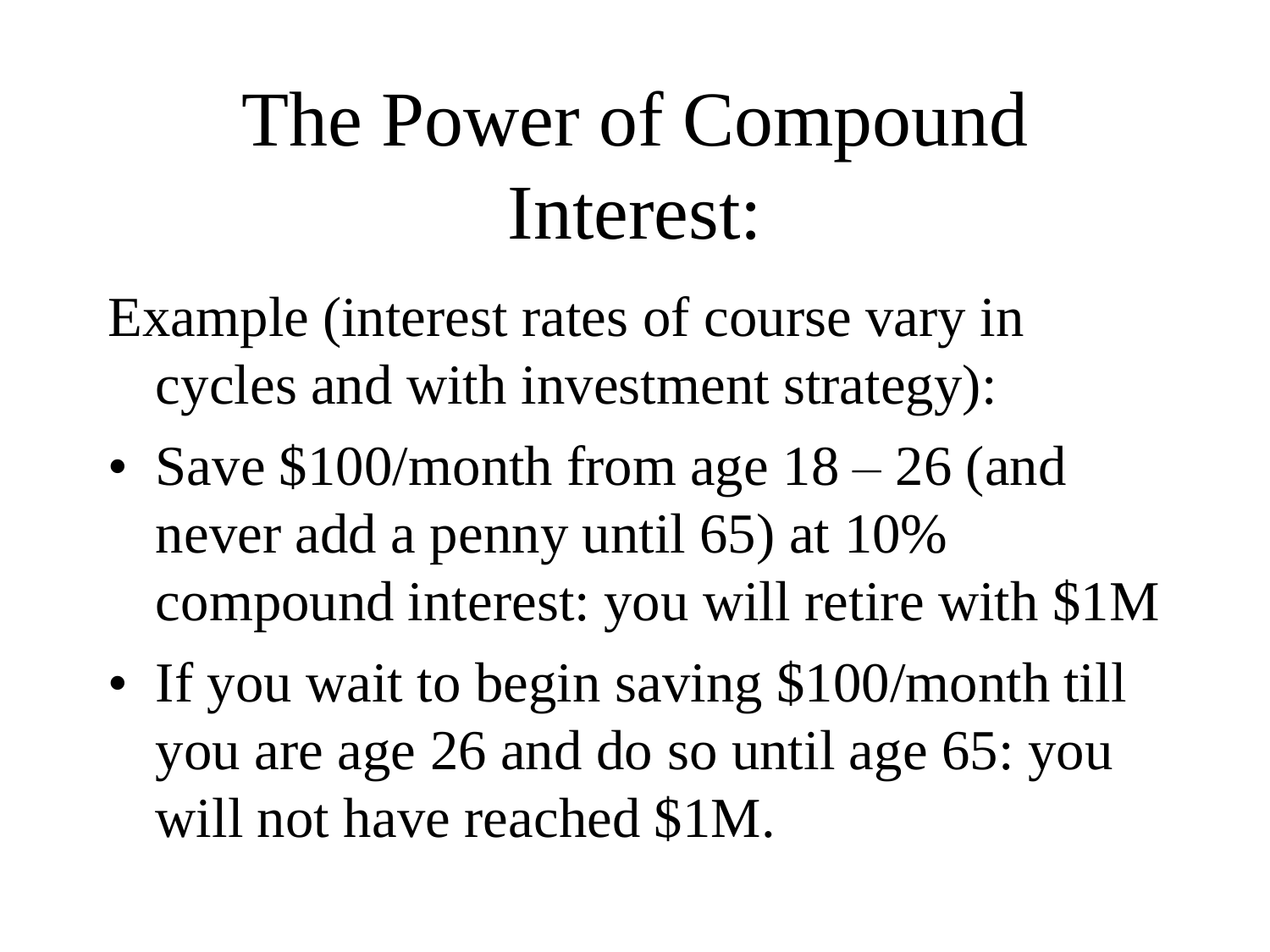# 3. Start Early

- Begin to save/invest early.
- Start small, be consistent, add as you are able. It's not how much you make, but what you save/invest that makes the difference.
- Don't wait till you have extra money to save – it will never happen.
- Pay "yourself" before you pay your "creditors" (i.e. expenses), but after your tithe.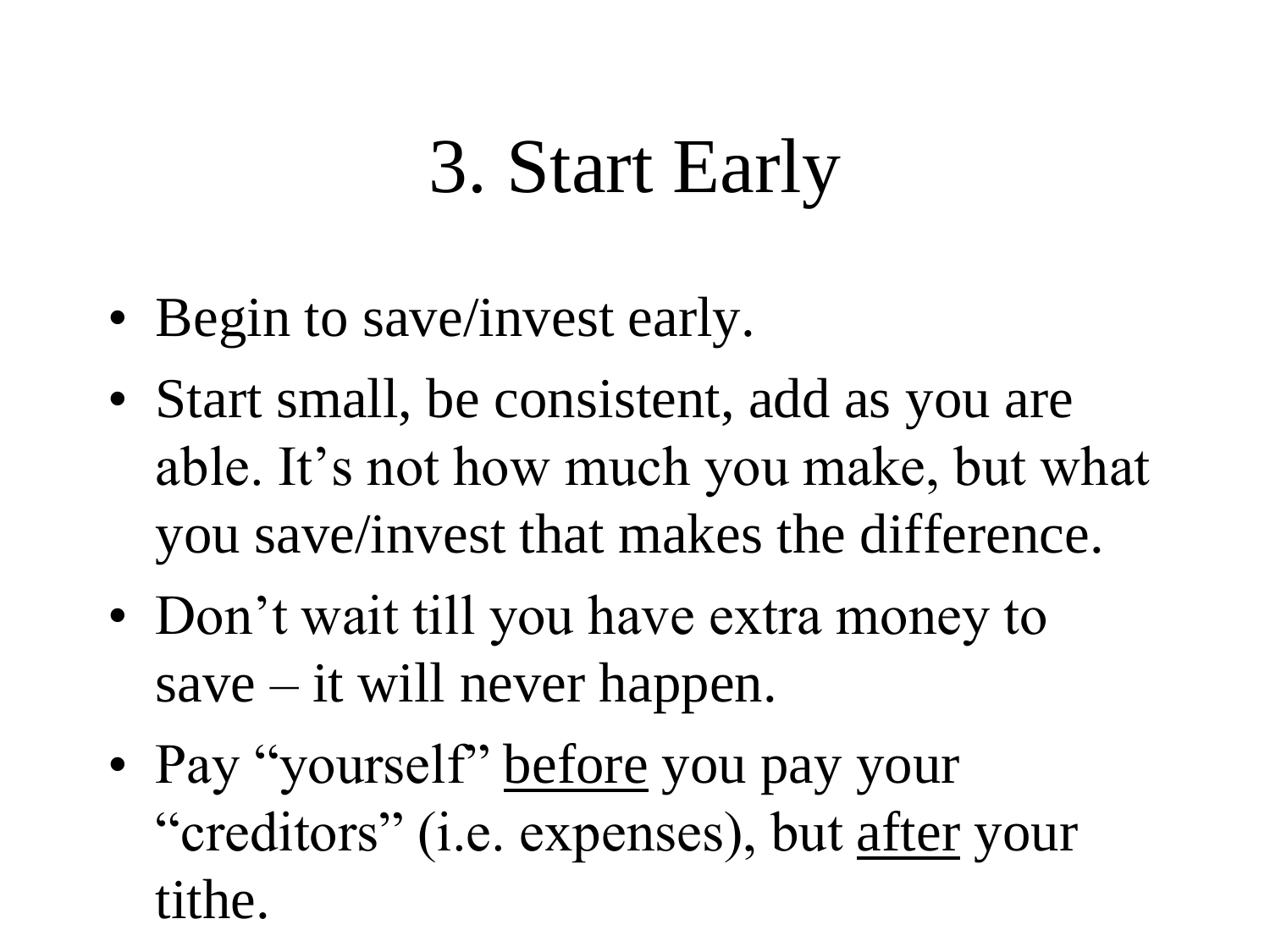# Set Long-Term Goals First

- Let your long-term goals determine your short and medium term goals.
- This is true of spiritual, marriage, vocational, personal growth and financial goals.
- Thinking long-term takes time and effort and will stretch you. You will never regret the commitment.
- Long-term goals will be refined with maturity but maturity will not come without long-term goals (It's bests to write them and review at least annually).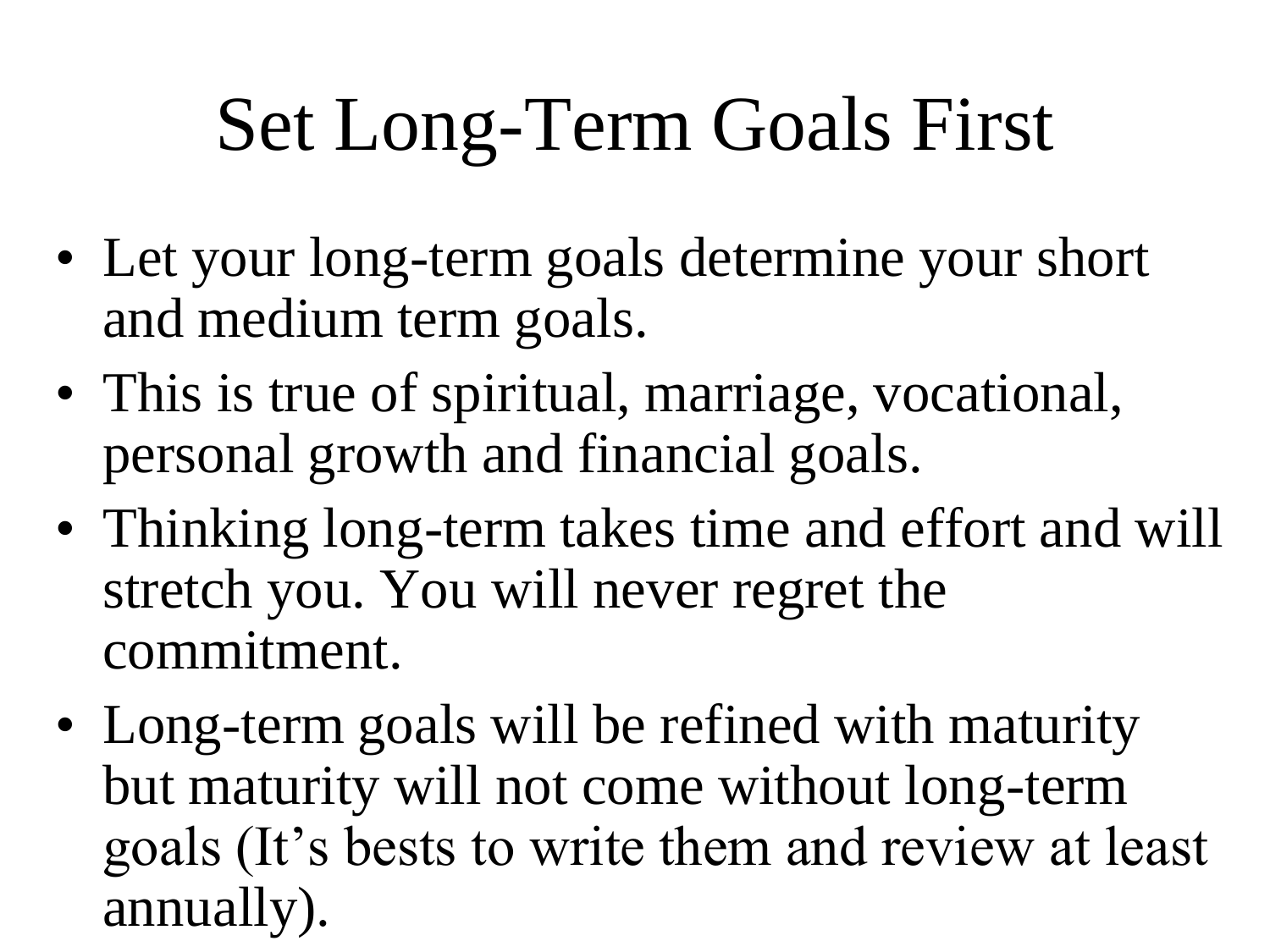## Emotions

- In steering your course, don't let your emotions push you around.
- Be an observer of, not a reactor to, your emotions.
- Rather:
	- Give yourself time to think before responding to your emotions.
	- Allow your emotions to force you to think about what you wouldn't otherwise think about. (But  $\frac{d}{d}$  think about the causes  $\&$  meaning of emotions, don't simply react to them).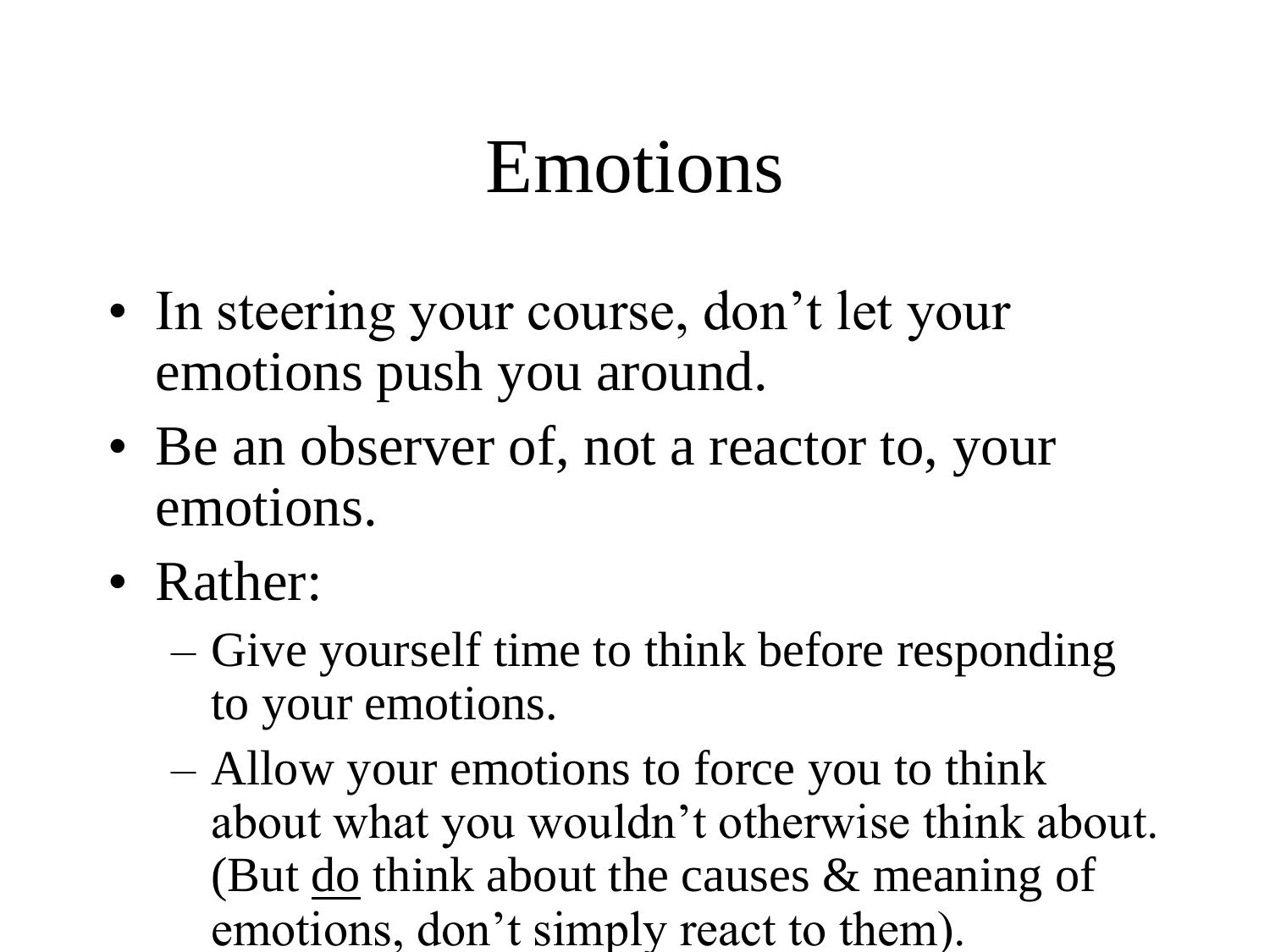## Definitions:

- **Income:** (can't be controlled, but be creative)
- **Expenses:** (can be controlled but requires discipline) taxes, shelter, transportation, food, fun, clothes.
- Liabilities: things that own you & take money out of your pocket (e.g. debt payments, monthly expenses)
- **Assets:** investments which produce income mutual funds, bonds etc.
- **Budget:** your financial plan
- **Balance Sheet:** how your plan worked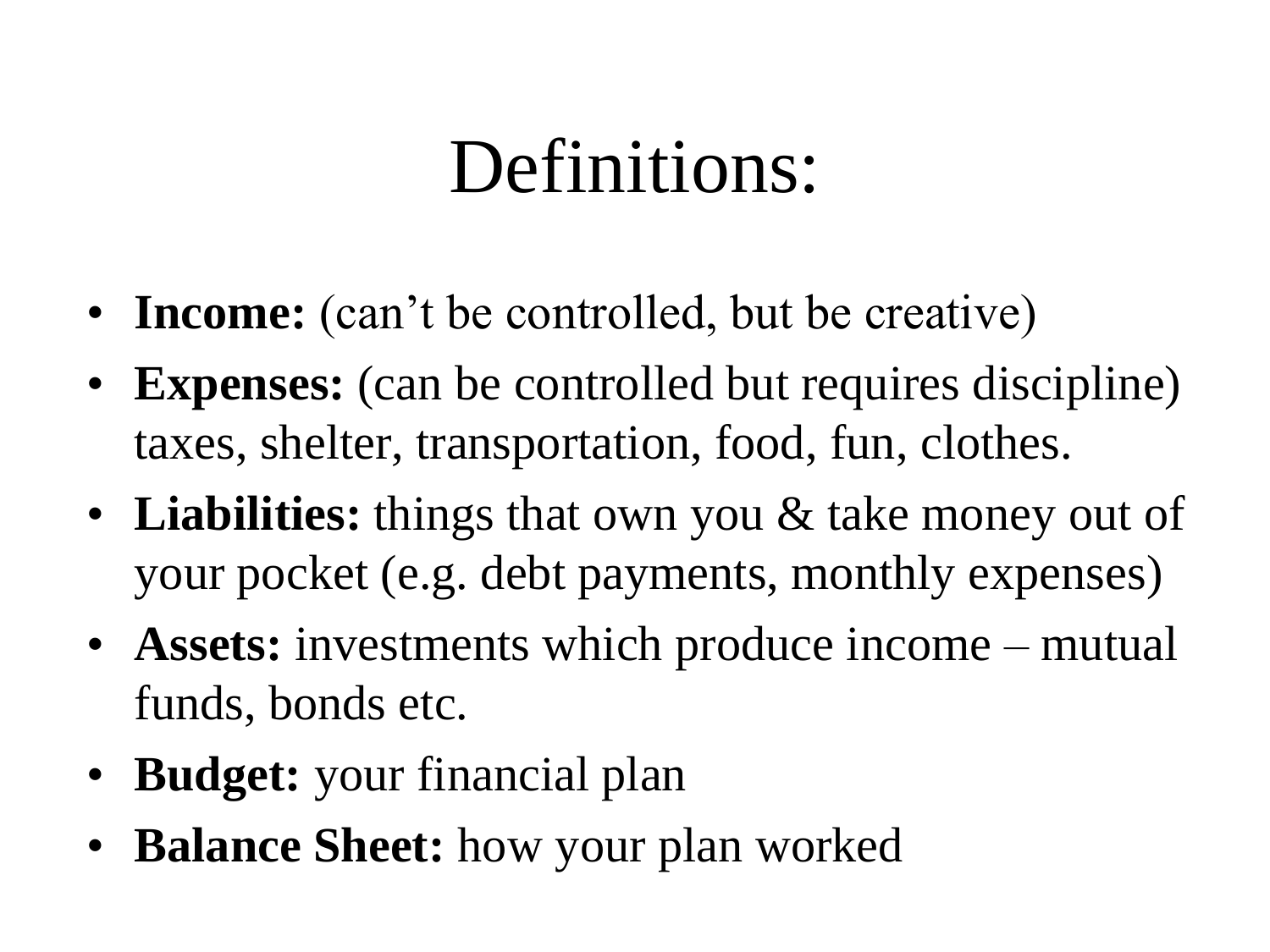#### Financial Framework:

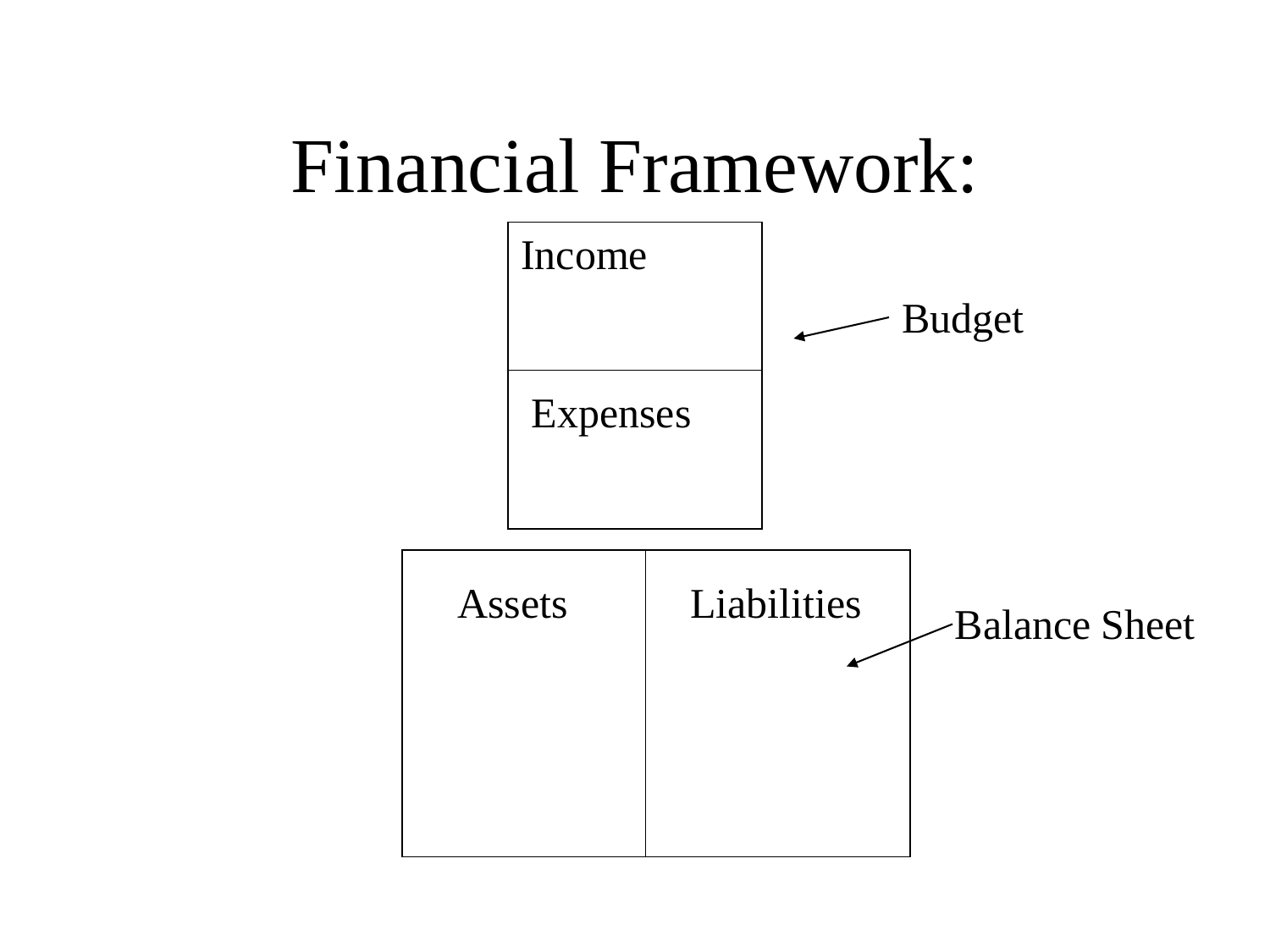#### Remember…

- Poor people have only expenses
- Middle-class people acquire liabilities (but think they are assets)
- Well-to-do people acquire assets
- You need to understand your situation to direct it.
- You need a plan/goal to reach it.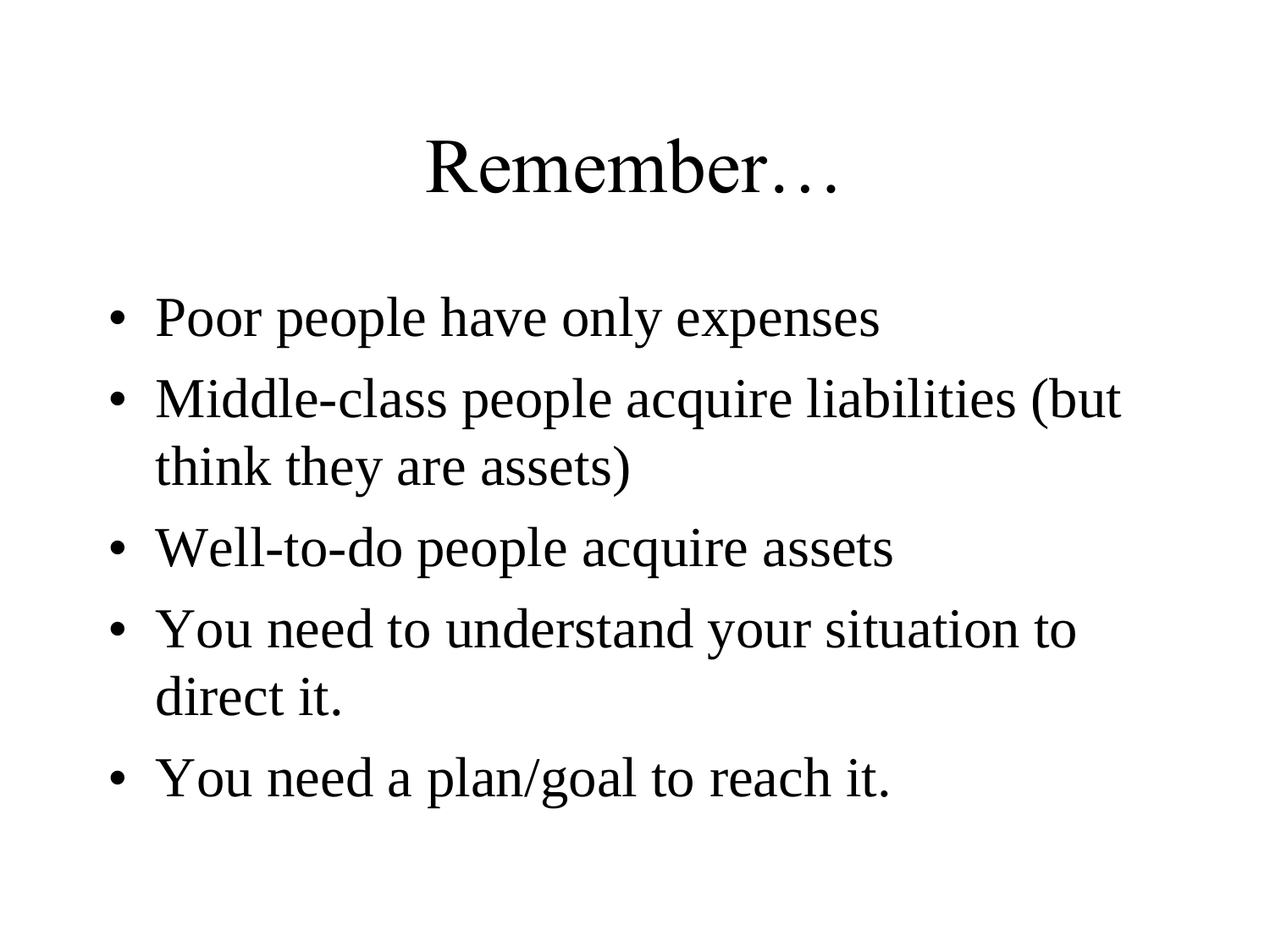#### Cash-Flow: Poor

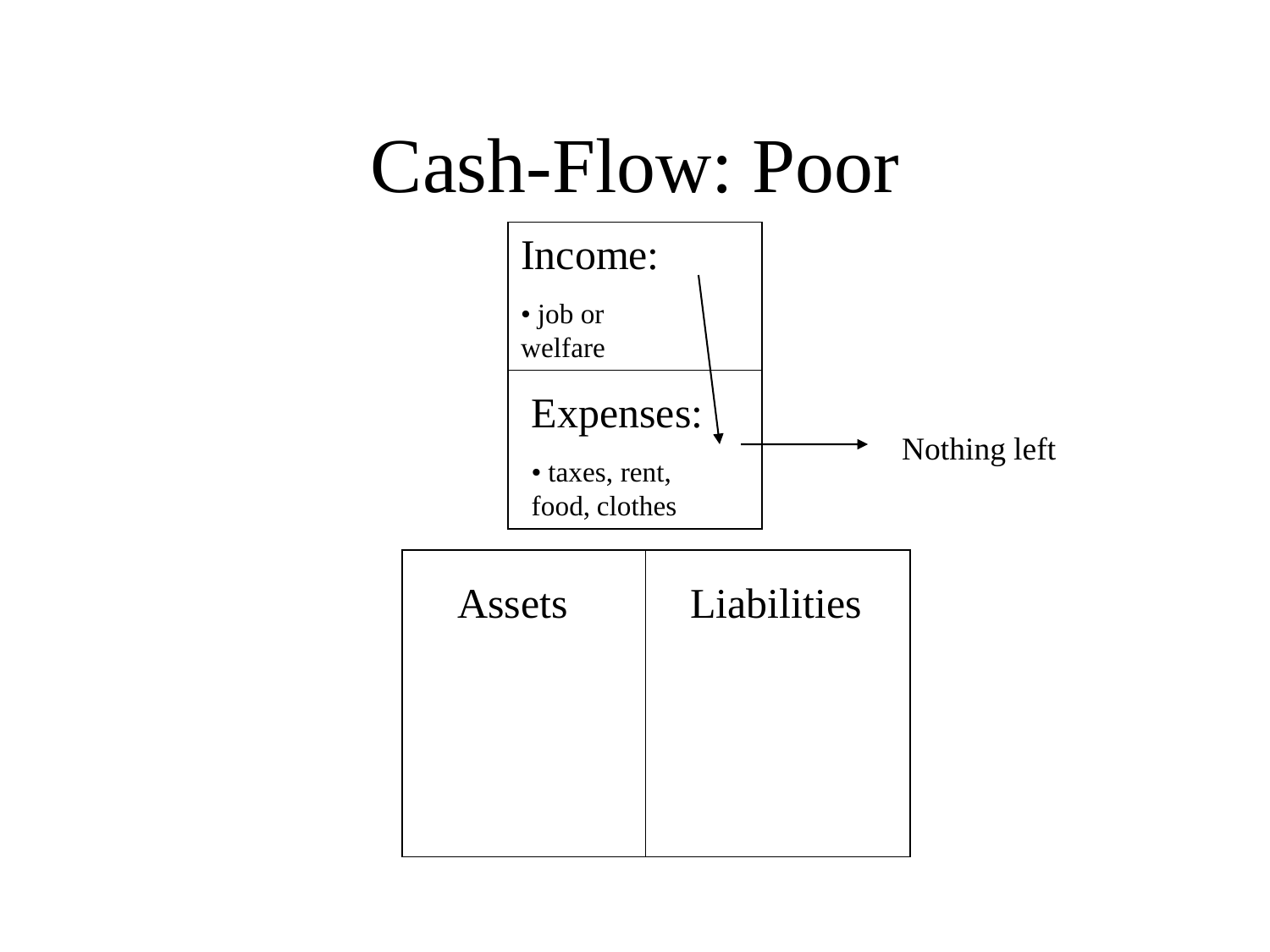## Cash-Flow: Middle-class

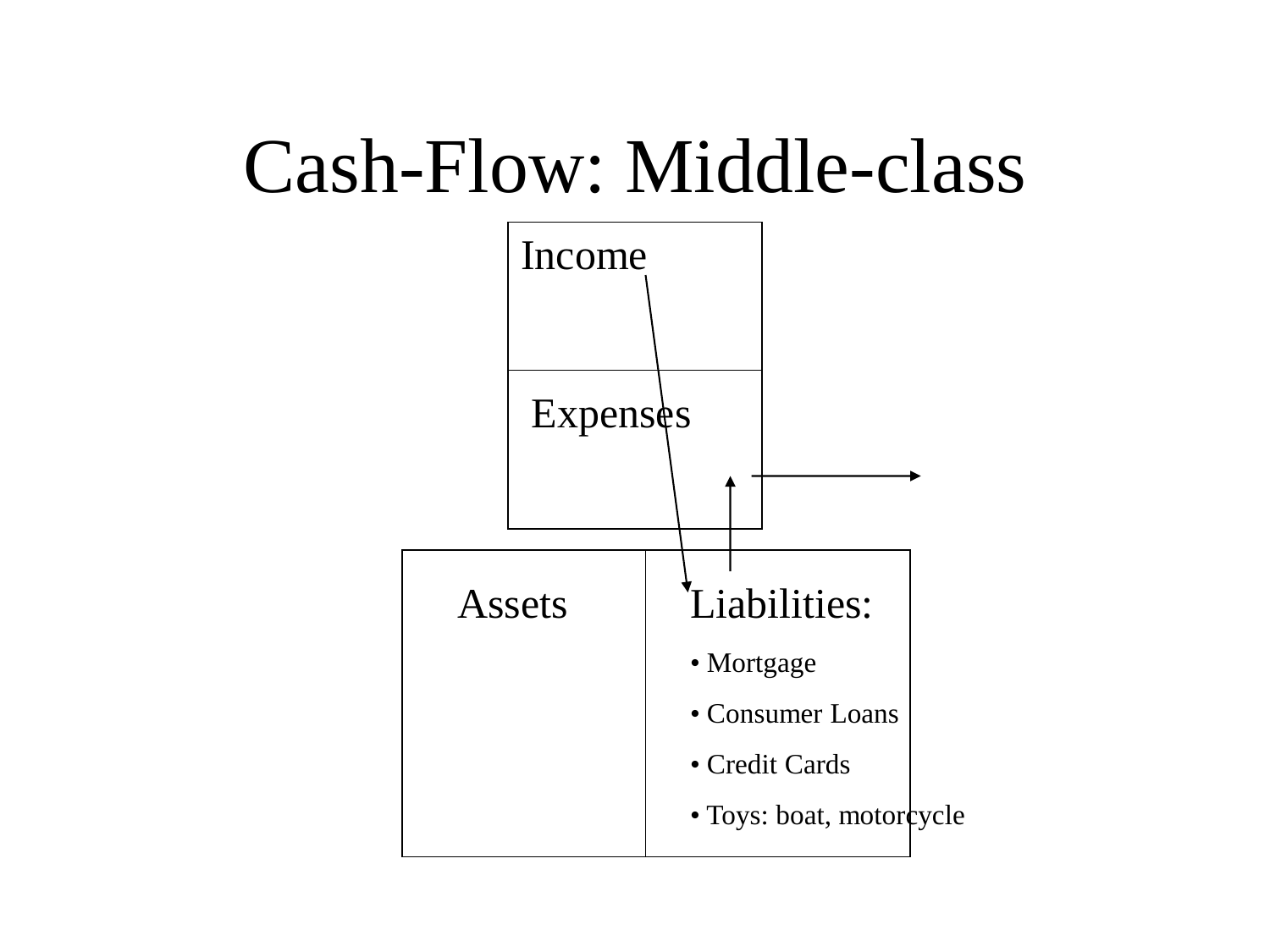## Cash-Flow: Well-to-do

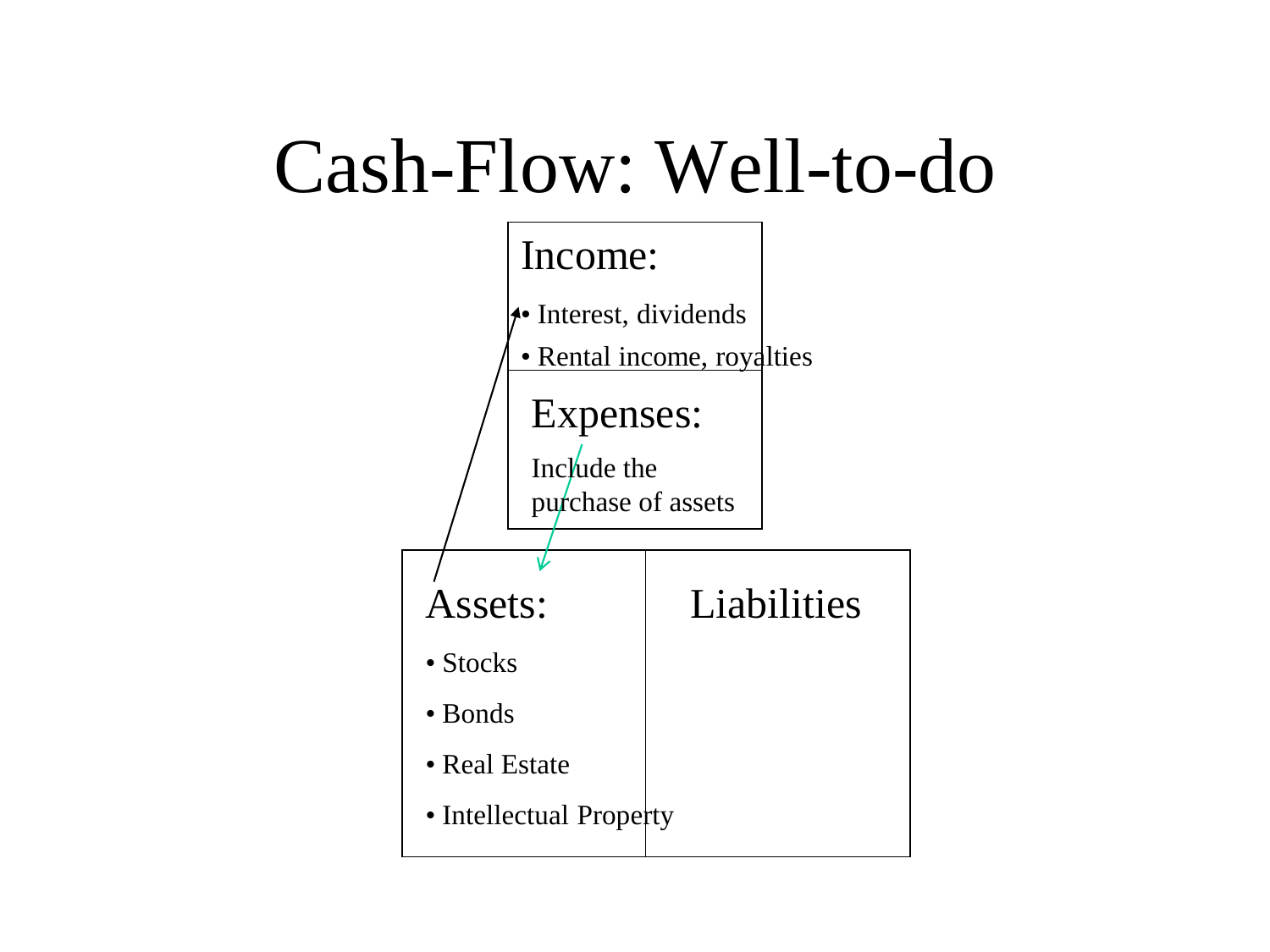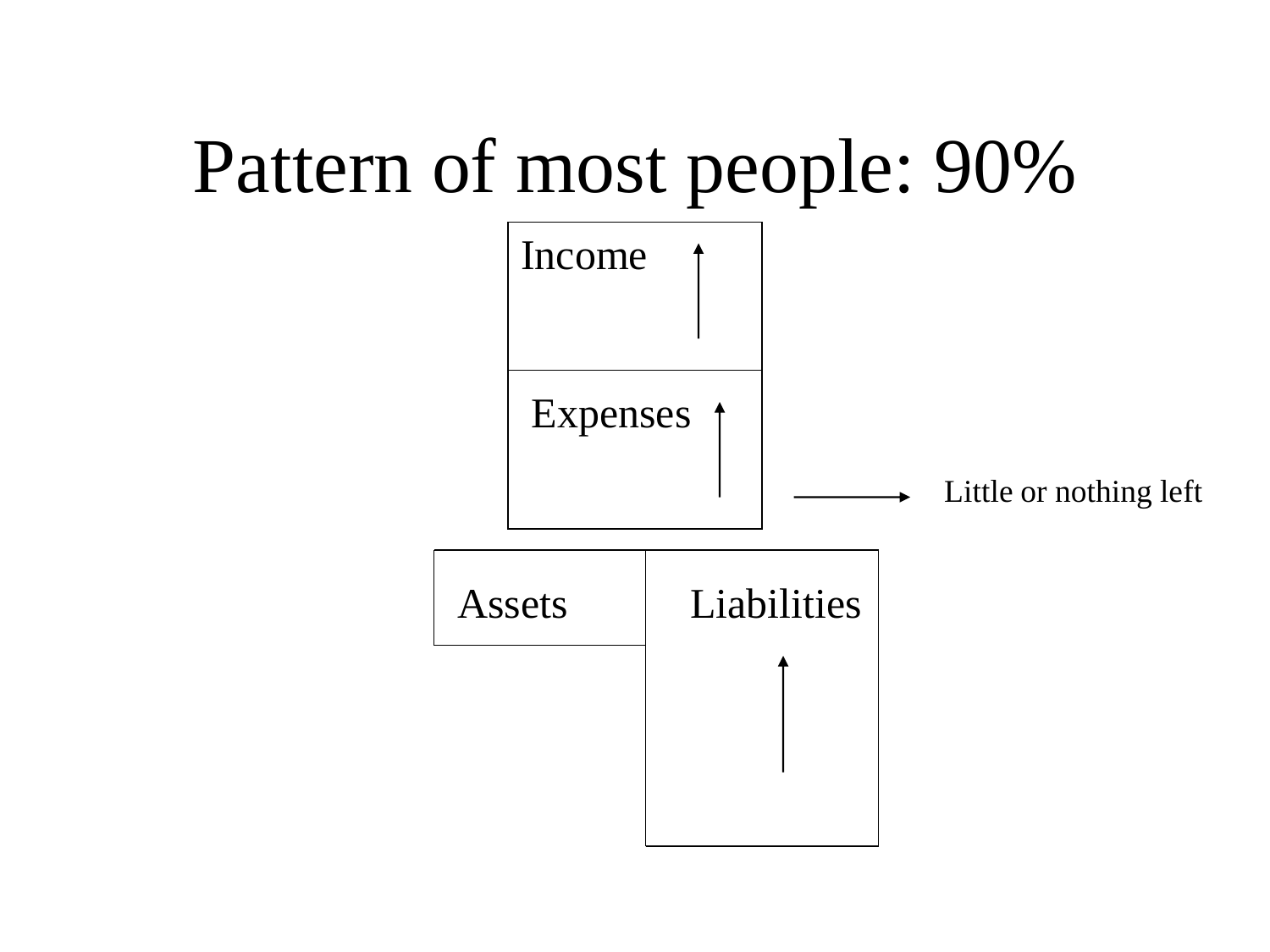#### Pattern of the few:10%

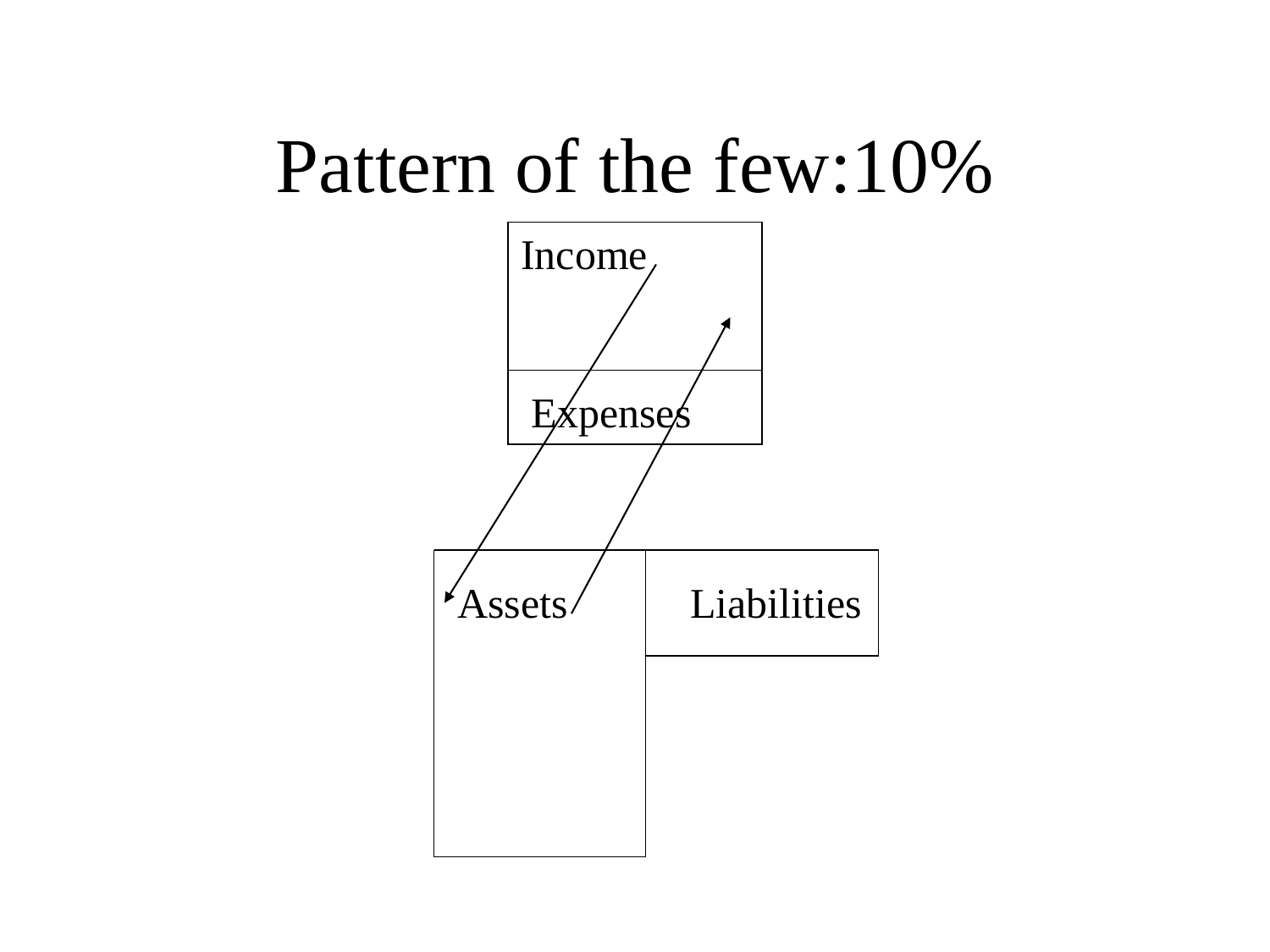## The "Well-to-Do" are Those ...

- Whose income is derived from assets (rather than job).
- Who live from "asset income" alone.
- Whose income from assets = monthly expenses.
- Whose income from assets exceeds monthly expenses.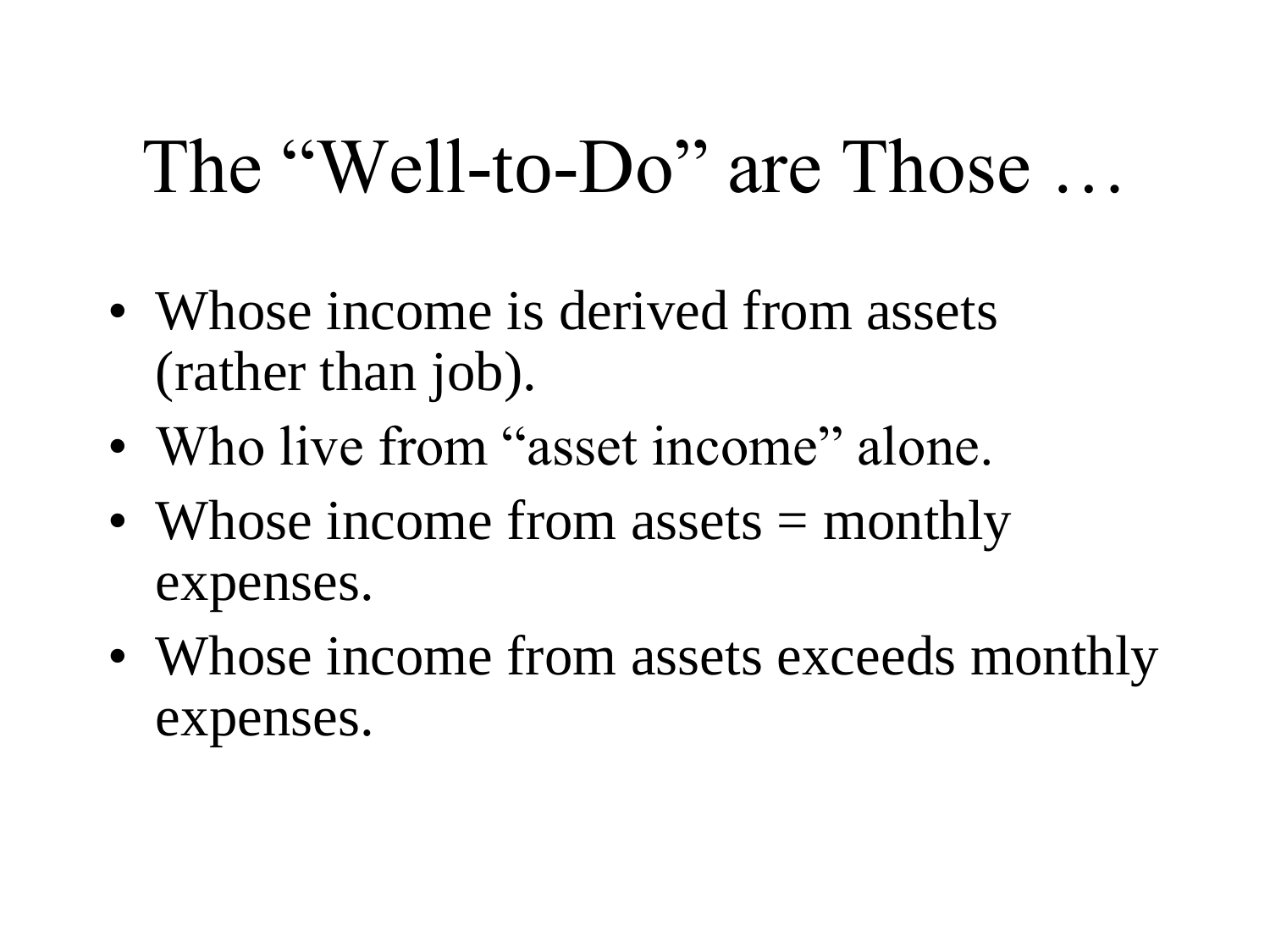# Distinguish between your "Profession" and "Business"

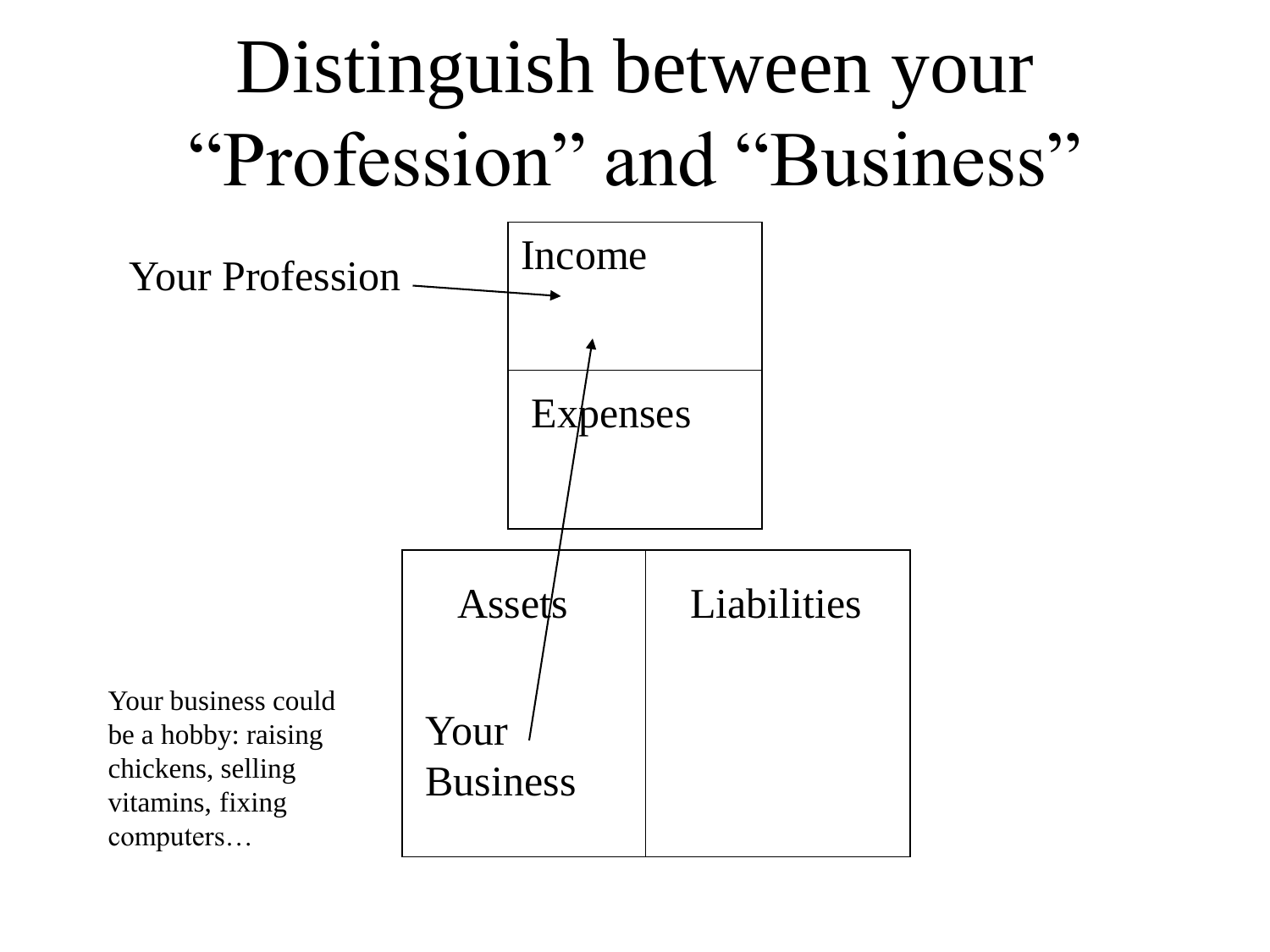# Acquiring Assets (possible only after you are out of debt)

Examples of assets include:

- A business, particularly one managed by others.
- Stocks, Bonds, Mutual funds
- Income-generating realestate
- Royalties from music, books, patents
- Anything that has value, produces income or appreciates and can easily be sold.

Well-to-do people buy:

- assets **first** (with cash, not credit), and
- toys (i.e. luxuries, liabilities) **last** (with income generated by assets).

Others buy:

- toys (i.e. luxuries, liabilities) **first** (usually on credit), and
- assets **last** (or not at all).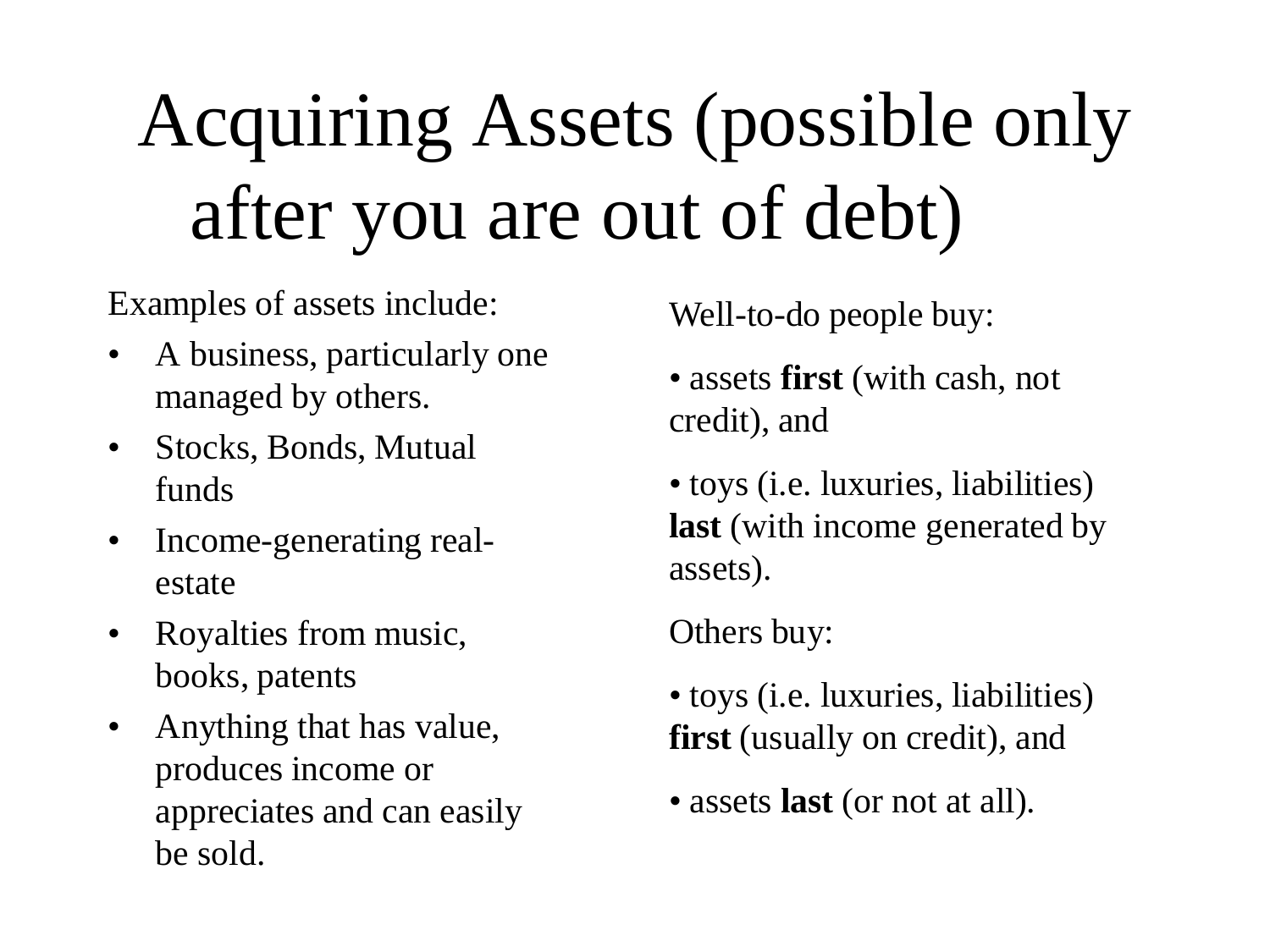## Well-to-do Shelter from Taxes:

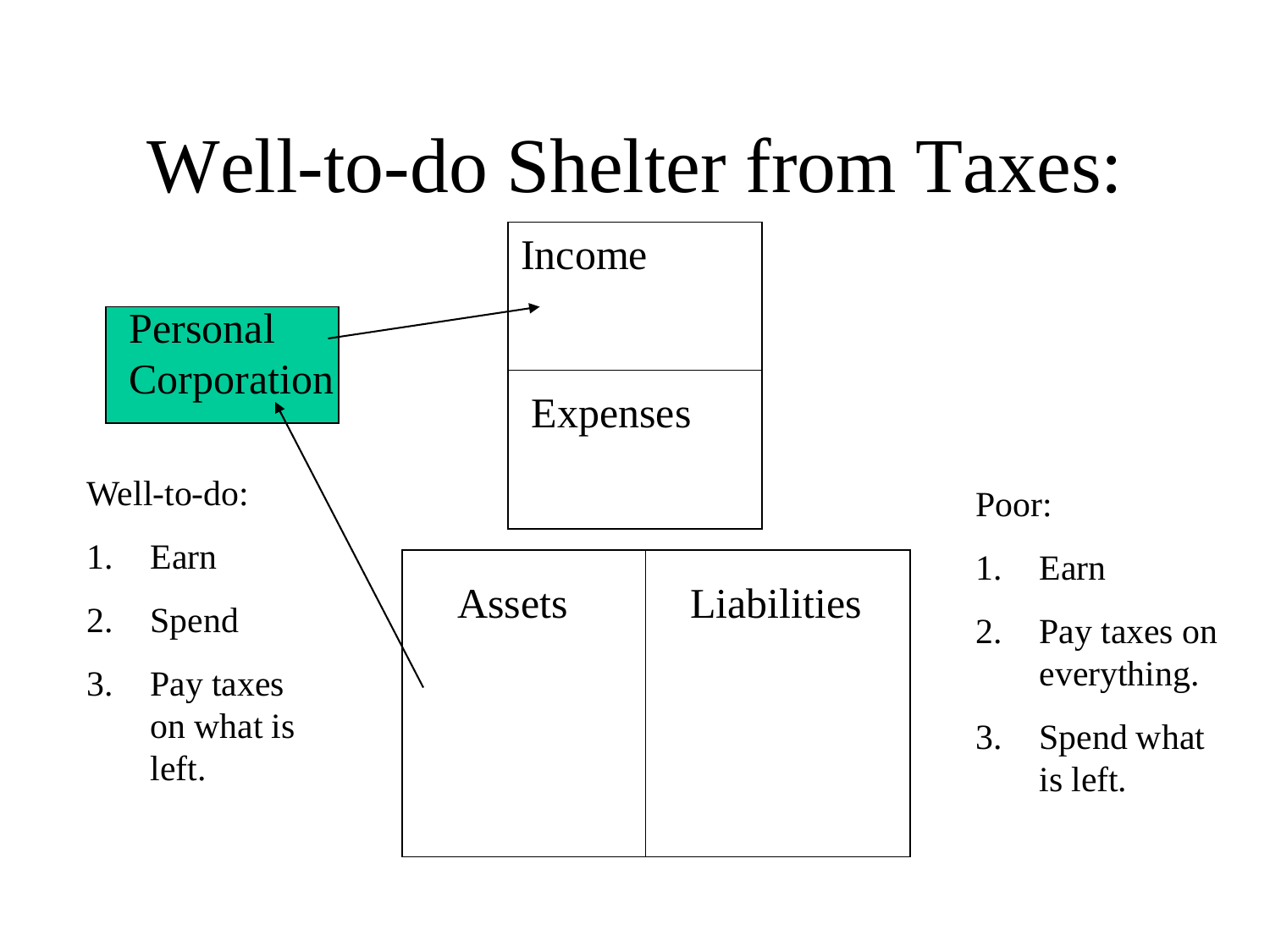## Well-to-do People

- Are self-disciplined
- Keep current on economic trends and issues. Learn a little about a lot of areas.
- Are creative and take calculated risks.
- Develop basic skills in:
	- Accounting
	- Investing
	- Understanding markets
	- Knowing the law, particularly tax law.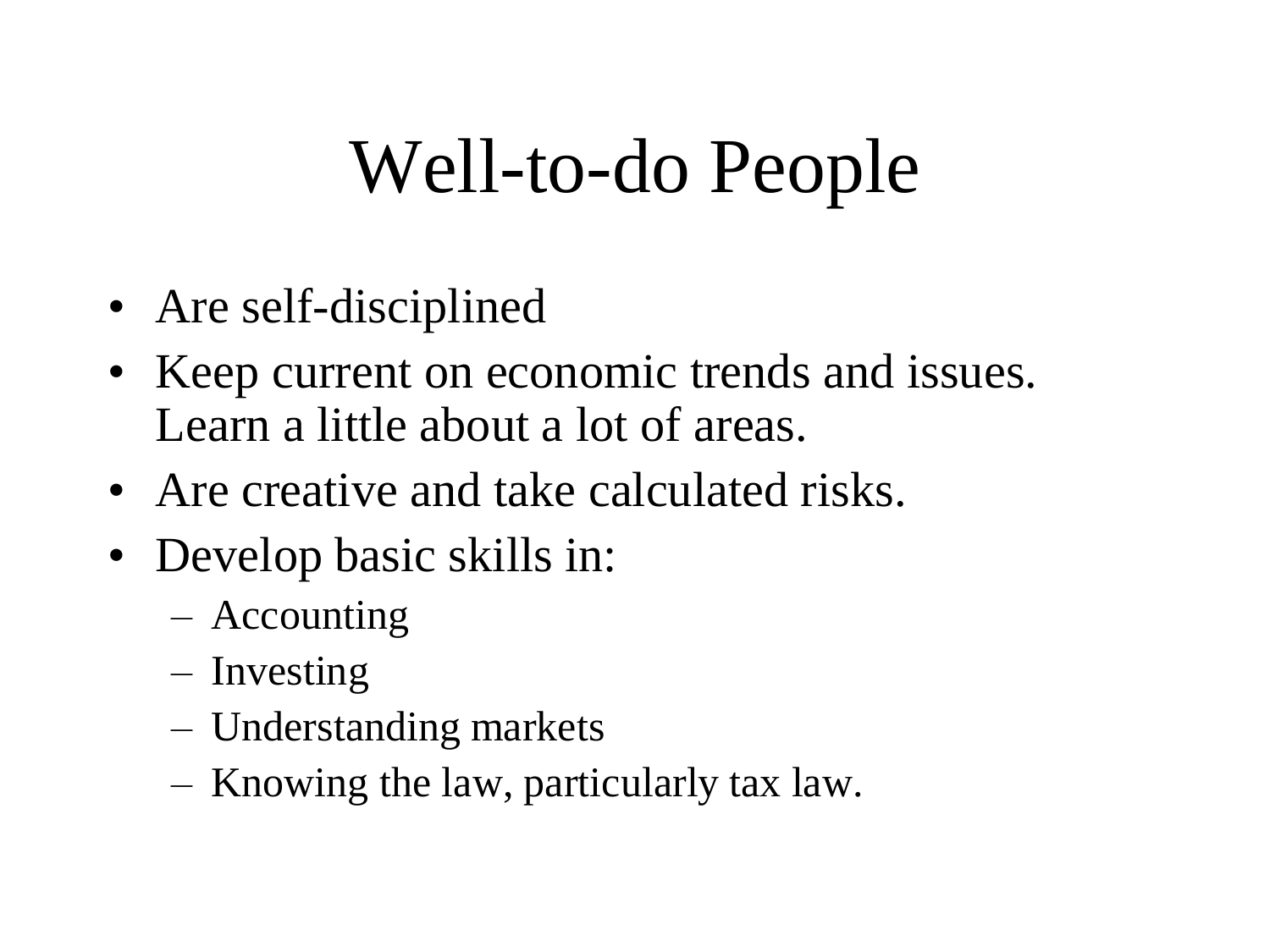#### Where to start…

- $\cdot$  10% tithe
- 10% to short-term savings (car, vacation, toys etc.)
- 10% to investments / assets (pay yourself second)
- 70% to monthly expenses (rent, mortgage, food, etc.)
- Don't borrow money for toys or other liabilities.
- Commit to learning
- Ask advice when you need it.
- Stay disciplined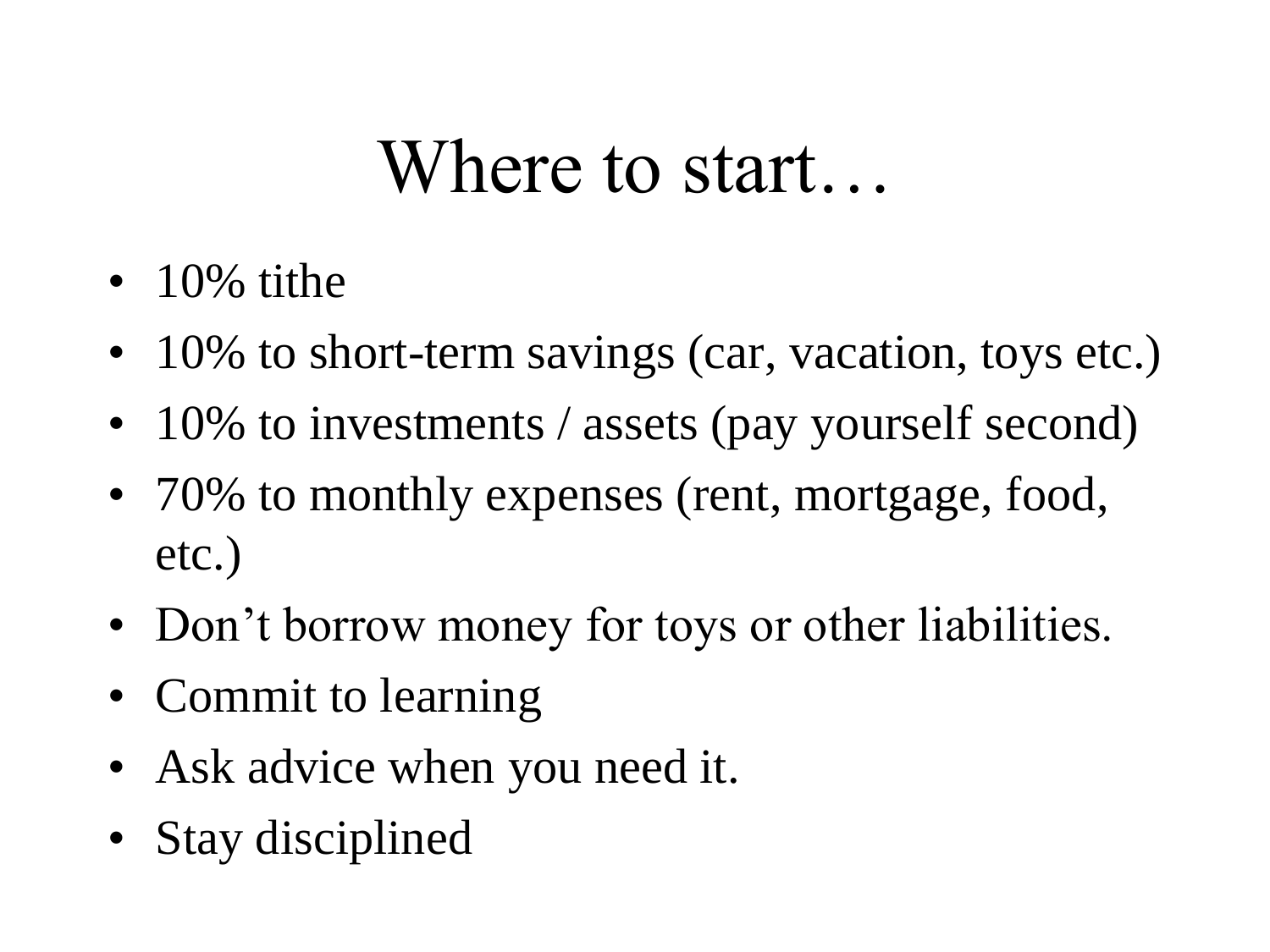## Financial Success is…

- not "he or she who dies with the most toys" wins"
- but "he or she who gives the most away wins"

Consider a long-term goal like this: *"Before I die I want to give away \$1 million dollars to …."*

(Add zeros to taste  $\circledcirc$ )